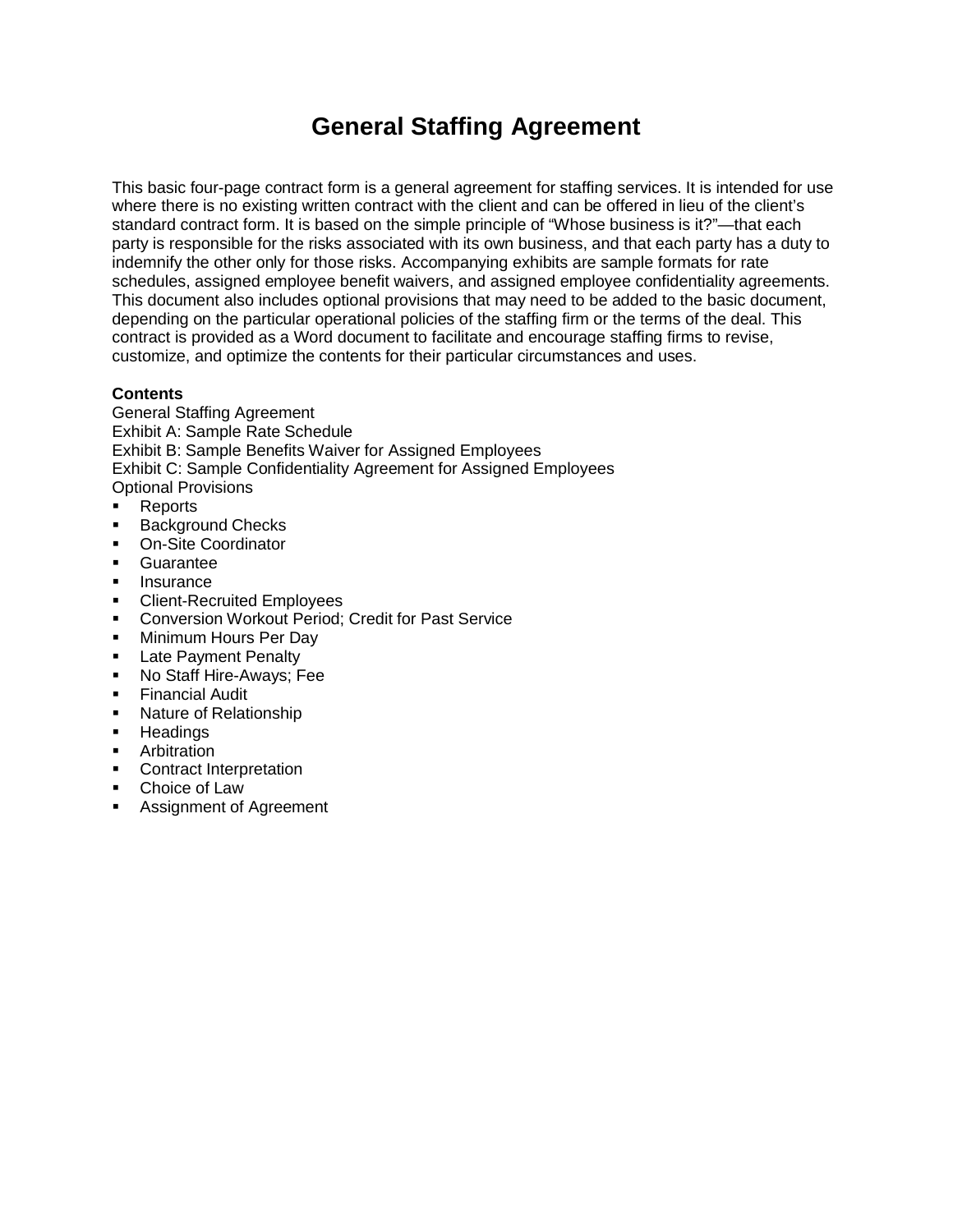# **General Staffing Agreement**

\_\_\_\_\_\_\_\_\_\_\_\_\_\_\_\_\_\_\_\_\_, with its principal office located at \_\_\_\_\_\_\_\_\_\_\_\_\_\_\_\_\_\_\_\_\_<br>"STAFFING FIRM"), and

 $\Box$ , with its principal office located at

\_\_\_\_\_\_\_\_\_\_\_\_\_\_\_\_\_\_\_\_\_\_\_ ("CLIENT") agree to the terms and conditions set forth in this Staffing Agreement (the "Agreement").

## **STAFFING FIRM's Duties and Responsibilities**

- 1. STAFFING FIRM will
	- a. Recruit, screen, interview, and assign its employees ("Assigned Employees") to perform the type of work described on Exhibit A under CLIENT's supervision at the locations specified on Exhibit A;
	- b. Pay Assigned Employees' wages and provide them with the benefits that STAFFING FIRM offers to them;
	- c. Pay, withhold, and transmit payroll taxes; provide unemployment insurance and workers' compensation benefits; and handle unemployment and workers' compensation claims involving Assigned Employees;
	- d. Require Assigned Employees to sign agreements (in the form of Exhibit B) acknowledging that they are not entitled to holidays, vacations, disability benefits, insurance, pensions, or retirement plans, or any other benefits offered or provided by CLIENT; and
	- e. Require Assigned Employees to sign confidentiality agreements (in the form of Exhibit C) before they begin their assignments to CLIENT.

### **CLIENT's Duties and Responsibilities**

- 2. CLIENT will
	- a. Properly supervise Assigned Employees performing its work and be responsible for its business operations, products, services, and intellectual property;
	- b. Properly supervise, control, and safeguard its premises, processes, or systems, and not permit Assigned Employees to operate any vehicle or mobile equipment, or entrust them with unattended premises, cash, checks, keys, credit cards, merchandise, confidential or trade secret information, negotiable instruments, or other valuables without STAFFING FIRM's express prior written approval or as strictly required by the job description provided to STAFFING FIRM;
	- c. Provide Assigned Employees with a safe work site and provide appropriate information, training, and safety equipment with respect to any hazardous substances or conditions to which they may be exposed at the work site;
	- d. Not change Assigned Employees' job duties without STAFFING FIRM's express prior written approval; and
	- e. Exclude Assigned Employees from CLIENT's benefit plans, policies, and practices, and not make any offer or promise relating to Assigned Employees' compensation or benefits.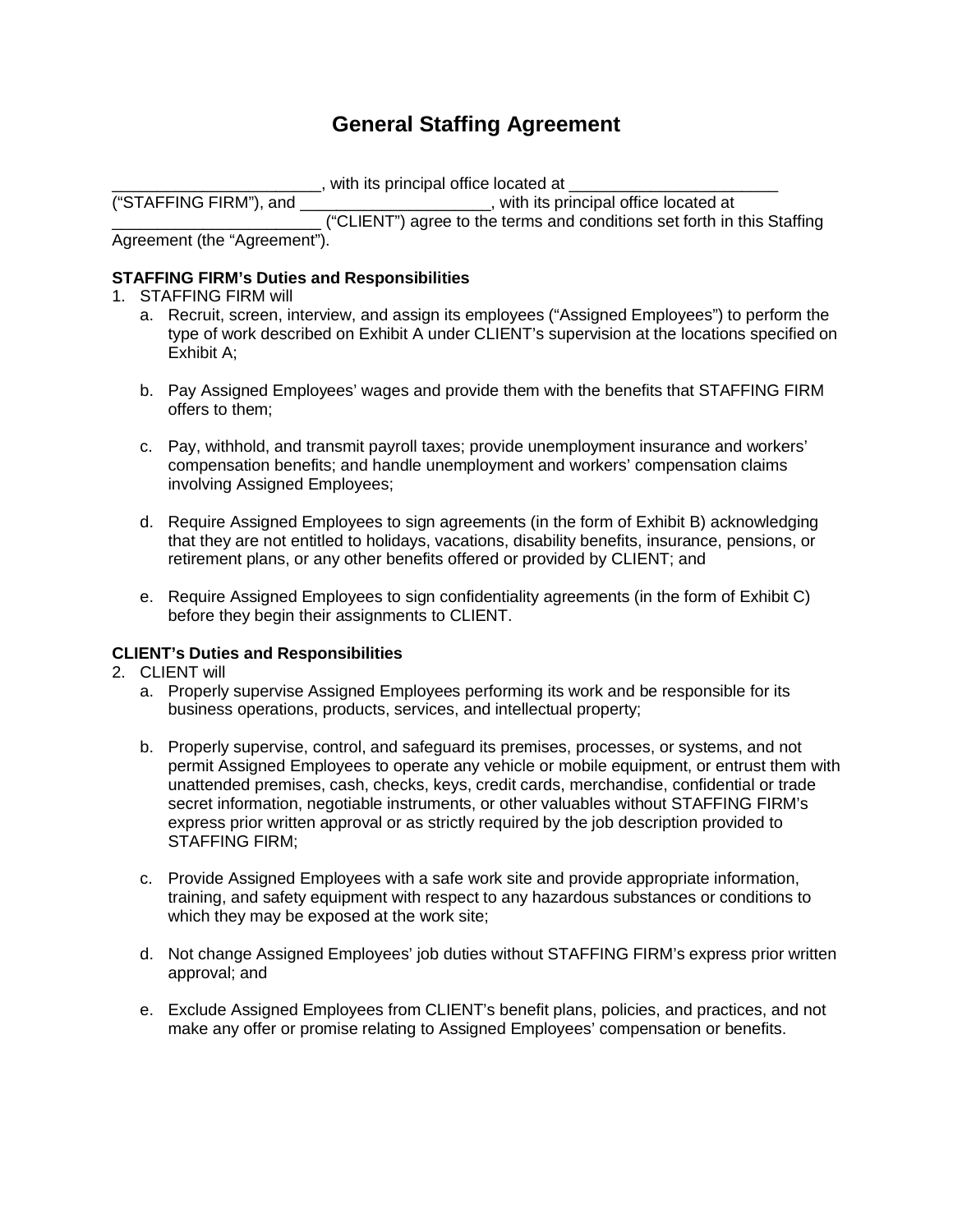## **Payment Terms, Bill Rates, and Fees**

- 3. CLIENT will pay STAFFING FIRM for its performance at the rates set forth on Exhibit A and will also pay any additional costs or fees set forth in this Agreement. STAFFING FIRM will invoice CLIENT for services provided under this Agreement on a \_\_\_\_\_ basis. Payment is due on receipt of invoice. Invoices will be supported by the pertinent time sheets or other agreed system for documenting time worked by the Assigned Employees. CLIENT's signature or other agreed method of approval of the work time submitted for Assigned Employees certifies that the documented hours are correct and authorizes STAFFING FIRM to bill CLIENT for those hours. If a portion of any invoice is disputed, CLIENT will pay the undisputed portion.
- 4. Assigned Employees are presumed to be nonexempt from laws requiring premium pay for overtime, holiday work, or weekend work. STAFFING FIRM will charge CLIENT special rates for premium work time only when an Assigned Employee's work on assignment to CLIENT, viewed by itself, would legally require premium pay and CLIENT has authorized, directed, or allowed the Assigned Employee to work such premium work time. CLIENT's special billing rate for premium hours will be the same multiple of the regular billing rate as STAFFING FIRM is required to apply to the Assigned Employee's regular pay rate. (For example, when federal law requires 150% of pay for work exceeding 40 hours in a week, CLIENT will be billed at 150% of the regular bill rate.)
- 5. If CLIENT uses the services of any Assigned Employee as its direct employee, as an independent contractor, or through any person or firm other than STAFFING FIRM during or within days after any assignment of the Assigned Employee to CLIENT from STAFFING FIRM, CLIENT must notify STAFFING FIRM and (a) continue the Assigned Employee's assignment from STAFFING FIRM for his or her next \_\_\_\_\_ consecutive work hours for CLIENT; or (b) pay STAFFING FIRM a fee in the amount of times the final billing rate for that Assigned Employee, or \$\_\_\_\_\_\_, whichever is higher.
- 6. In addition to the bill rates specified in Exhibit A of this Agreement, CLIENT will pay STAFFING FIRM the amount of all new or increased labor costs associated with CLIENT's Assigned Employees that STAFFING FIRM is legally required to pay—such as wages, benefits, payroll taxes, social program contributions, or charges linked to benefit levels—until the parties agree on new bill rates.

#### **Confidential Information**

7. Both parties may receive information that is proprietary to or confidential to the other party or its affiliated companies and their clients. Both parties agree to hold such information in strict confidence and not to disclose such information to third parties or to use such information for any purpose whatsoever other than performing under this Agreement or as required by law. No knowledge, possession, or use of CLIENT's confidential information will be imputed to STAFFING FIRM as a result of Assigned Employees' access to such information.

#### **Cooperation**

8. The parties agree to cooperate fully and to provide assistance to the other party in the investigation and resolution of any complaints, claims, actions, or proceedings that may be brought by or that may involve Assigned Employees.

#### **Indemnification and Limitation of Liability**

9. To the extent permitted by law, STAFFING FIRM will defend, indemnify, and hold CLIENT and its parent, subsidiaries, directors, officers, agents, representatives, and employees harmless from all claims, losses, and liabilities (including reasonable attorneys' fees) to the extent caused by STAFFING FIRM's breach of this Agreement; its failure to discharge its duties and responsibilities set forth in paragraph 1; or the negligence, gross negligence, or willful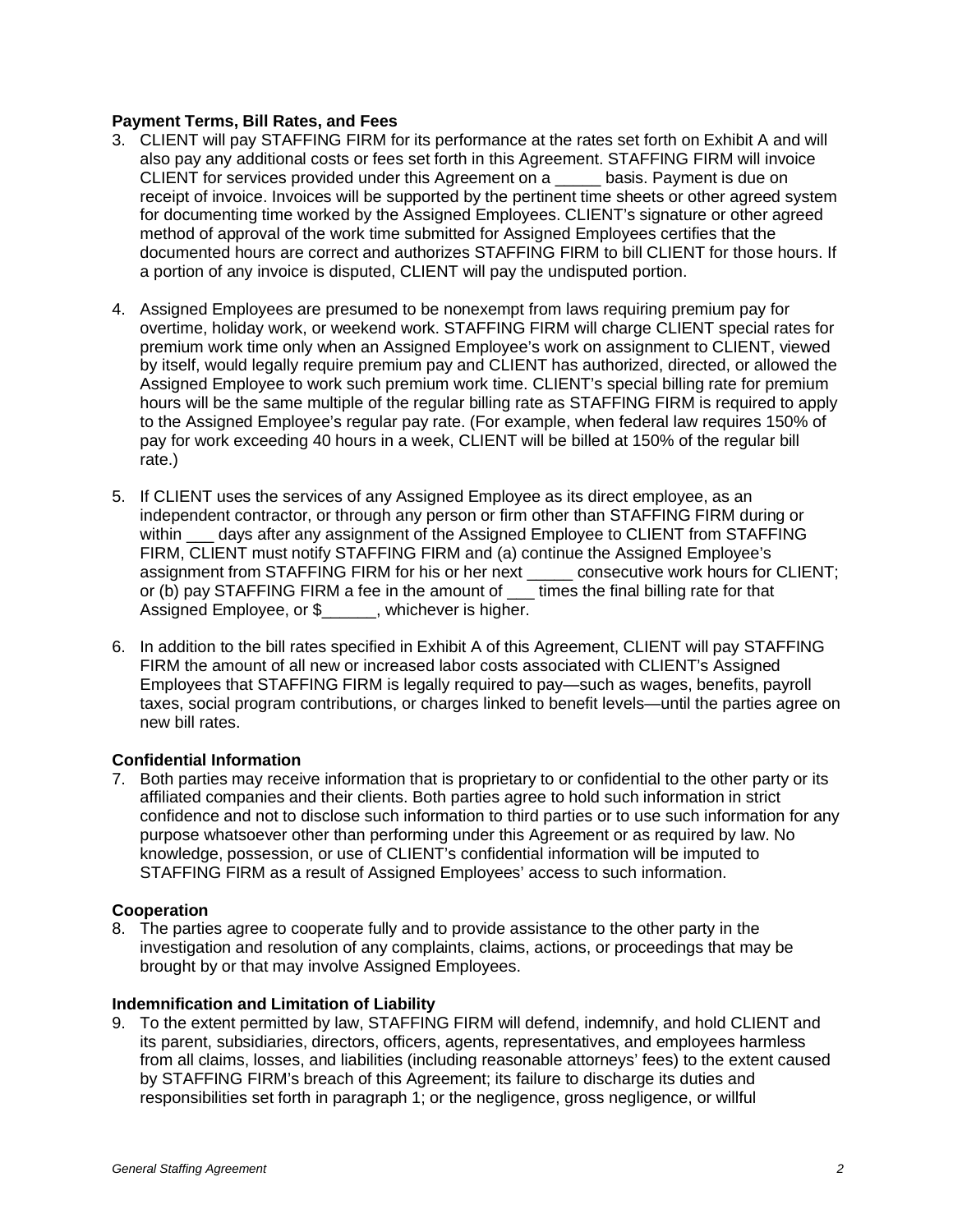misconduct of STAFFING FIRM or STAFFING FIRM's officers, employees, or authorized agents in the discharge of those duties and responsibilities.

- 10. To the extent permitted by law, CLIENT will defend, indemnify, and hold STAFFING FIRM and its parent, subsidiaries, directors, officers, agents, representatives, and employees harmless from all claims, losses, and liabilities (including reasonable attorneys' fees) to the extent caused by CLIENT's breach of this Agreement; its failure to discharge its duties and responsibilities set forth in paragraph 2; or the negligence, gross negligence, or willful misconduct of CLIENT or CLIENT's officers, employees, or authorized agents in the discharge of those duties and responsibilities.
- 11. Neither party shall be liable for or be required to indemnify the other party for any incidental, consequential, exemplary, special, punitive, or lost profit damages that arise in connection with this Agreement, regardless of the form of action (whether in contract, tort, negligence, strict liability, or otherwise) and regardless of how characterized, even if such party has been advised of the possibility of such damages.
- 12. As a condition precedent to indemnification, the party seeking indemnification will inform the other party within \_\_\_\_\_\_ business days after it receives notice of any claim, loss, liability, or demand for which it seeks indemnification from the other party; and the party seeking indemnification will cooperate in the investigation and defense of any such matter.
- 13. The provisions in paragraphs 9 through 13 of this Agreement constitute the complete agreement between the parties with respect to indemnification, and each party waives its right to assert any common-law indemnification or contribution claim against the other party.

#### **Miscellaneous**

- 14. Provisions of this Agreement, which by their terms extend beyond the termination or nonrenewal of this Agreement, will remain effective after termination or nonrenewal.
- 15. No provision of this Agreement may be amended or waived unless agreed to in a writing signed by the parties.
- 16. Each provision of this Agreement will be considered severable, such that if any one provision or clause conflicts with existing or future applicable law or may not be given full effect because of such law, no other provision that can operate without the conflicting provision or clause will be affected.
- 17. This Agreement and the exhibits attached to it contain the entire understanding between the parties and supersede all prior agreements and understandings relating to the subject matter of the Agreement.
- 18. The provisions of this Agreement will inure to the benefit of and be binding on the parties and their respective representatives, successors, and assigns.
- 19. The failure of a party to enforce the provisions of this Agreement will not be a waiver of any provision or the right of such party thereafter to enforce each and every provision of this Agreement.
- 20. CLIENT will not transfer or assign this Agreement without STAFFING FIRM's written consent.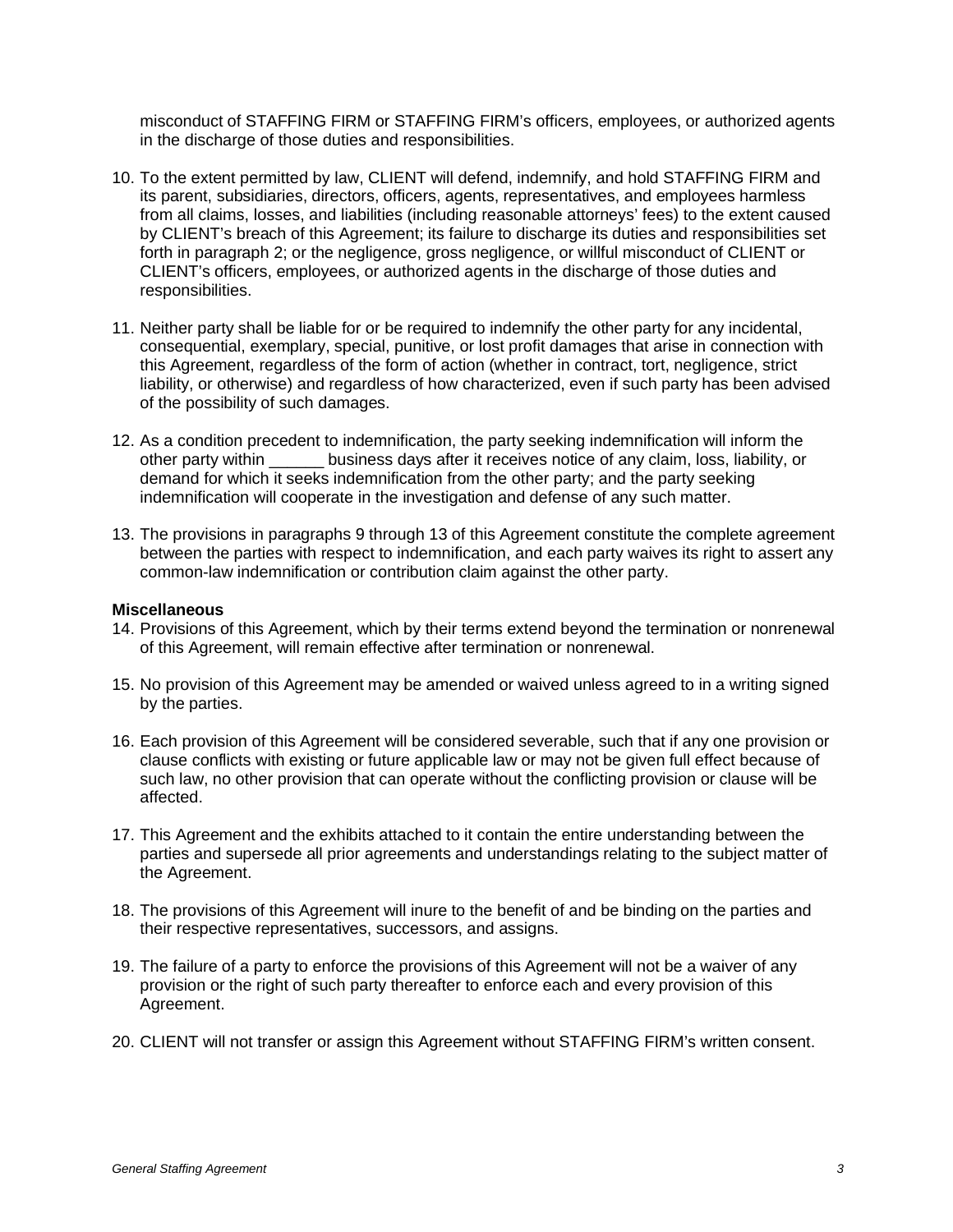- 21. Any notice or other communication will be deemed to be properly given only when sent via the United States Postal Service or a nationally recognized courier, addressed as shown on the first page of this Agreement.
- 22. Neither party will be responsible for failure or delay in performance of this Agreement if the failure or delay is due to labor disputes, strikes, fire, riot, war, terrorism, acts of God, or any other causes beyond the control of the nonperforming party.

#### **Term of Agreement**

23. This Agreement will be for a term of each of the first date on which both parties have executed it. The Agreement may be terminated by either party upon days written notice to the other party, except that, if a party becomes bankrupt or insolvent, discontinues operations, or fails to make any payments as required by the Agreement, either party may terminate the agreement upon \_\_\_ hours written notice.

**Authorized representatives of the parties have executed this Agreement below to express the parties' agreement to its terms.**

| <b>CLIENT</b>       | <b>STAFFING FIRM</b> |
|---------------------|----------------------|
| Signature           | Signature            |
| <b>Printed Name</b> | <b>Printed Name</b>  |
| Title               | Title                |
| Date                | Date                 |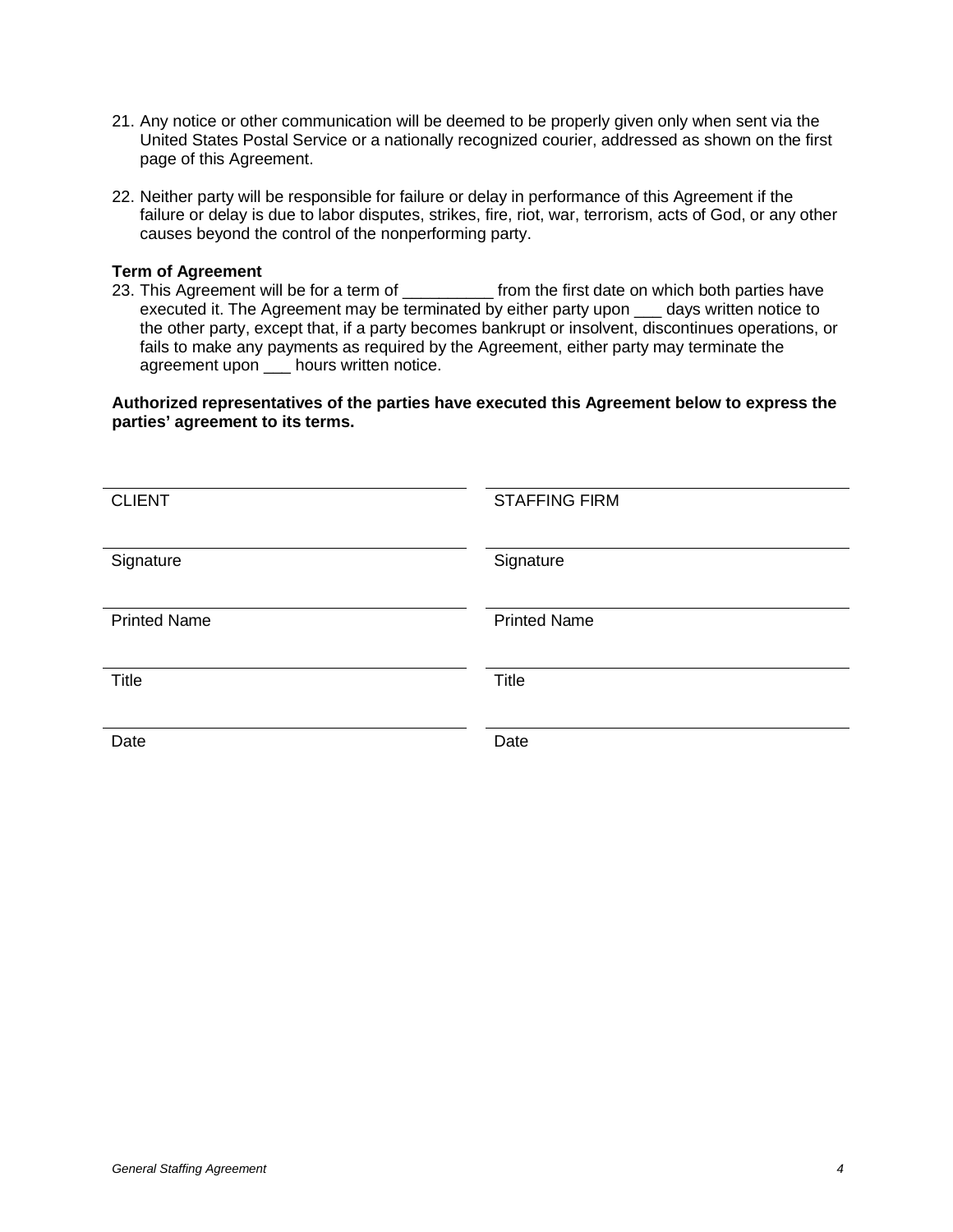# **Exhibit A Sample Rate Schedule**

| <b>Job Title or Description</b> | <b>Shift</b> | Location | <b>Hourly Bill Rate</b> |
|---------------------------------|--------------|----------|-------------------------|
|                                 |              |          |                         |
|                                 |              |          |                         |
|                                 |              |          |                         |
|                                 |              |          |                         |
|                                 |              |          |                         |
|                                 |              |          |                         |
|                                 |              |          |                         |
|                                 |              |          |                         |

| <b>CLIENT</b>       | <b>STAFFING FIRM</b> |
|---------------------|----------------------|
| Signature           | Signature            |
| <b>Printed Name</b> | <b>Printed Name</b>  |
| <b>Title</b>        | <b>Title</b>         |
| Date                | Date                 |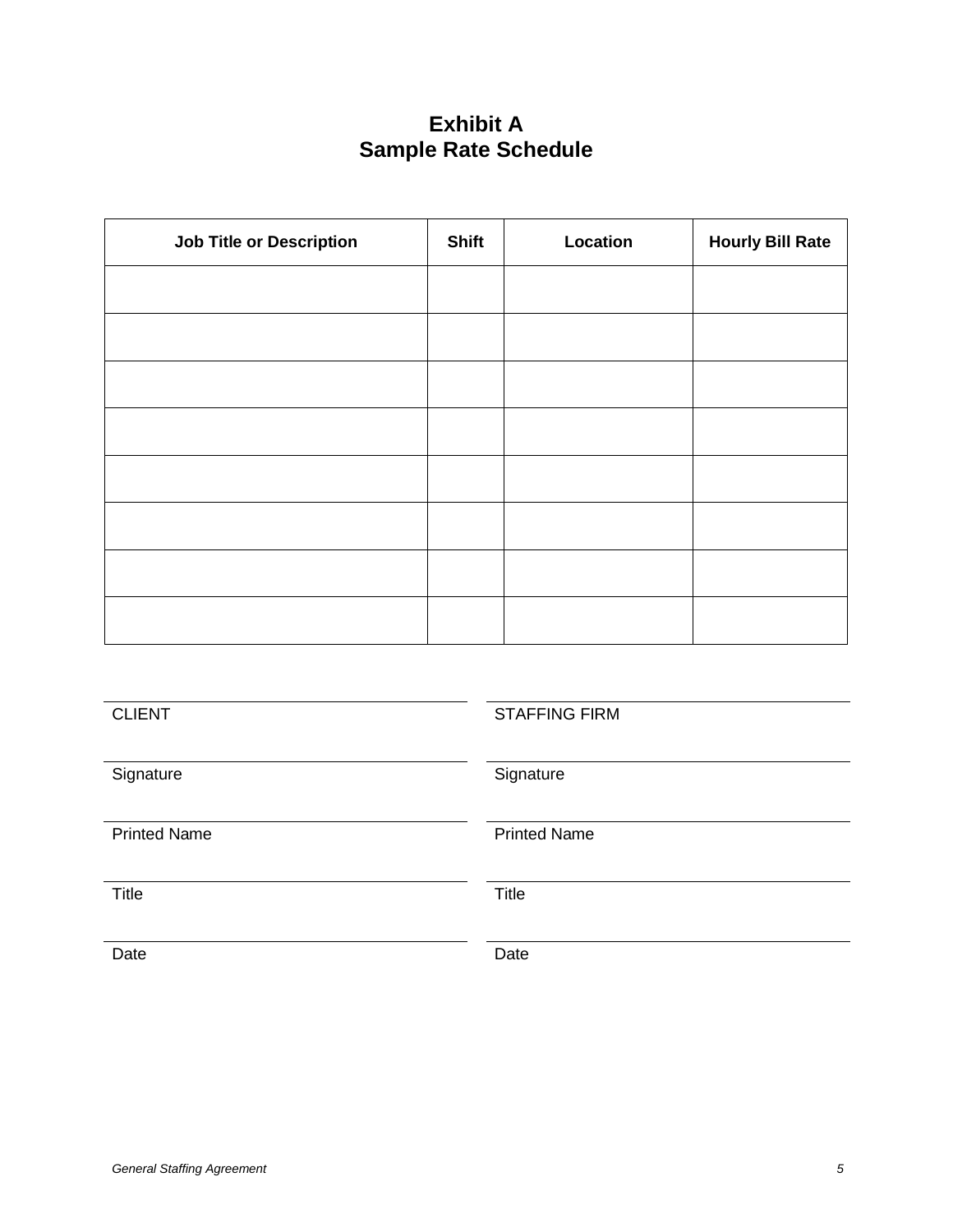# **Exhibit B Sample Benefits Waiver for Assigned Employees**

*This sample employee waiver language has been prepared to accompany the General Staffing Agreement and if used would apply to the specific staffing client that is party to the agreement. Many staffing firms use an employment agreement with assigned employees that includes a waiver of claim to the employee benefits of staffing clients. A sample of such an agreement is included in*  Employment Law for Staffing Professionals, *published by the American Staffing Association. Some benefits experts believe employee waivers are not enforceable unless they are consistent with, and expressly sanctioned by, the client's benefit plan, which suggests that the waivers must be tailored to particular customer situations. Staffing firms should discuss with their own legal counsel.*

### **Agreement and Waiver**

In consideration of my assignment to CLIENT by STAFFING FIRM, I agree that I am solely an employee of STAFFING FIRM for benefits plan purposes and that I am eligible only for such benefits as STAFFING FIRM may offer to me as its employee. I further understand and agree that I am not eligible for or entitled to participate in or make any claim upon any benefit plan, policy, or practice offered by CLIENT, its parents, affiliates, subsidiaries, or successors to any of their direct employees, regardless of the length of my assignment to CLIENT by STAFFING FIRM and regardless of whether I am held to be a common-law employee of CLIENT for any purpose; and therefore, with full knowledge and understanding, I hereby expressly waive any claim or right that I may have, now or in the future, to such benefits and agree not to make any claim for such benefits.

| <b>EMPLOYEE</b>     | <b>WITNESS</b>      |
|---------------------|---------------------|
| Signature           | Signature           |
| <b>Printed Name</b> | <b>Printed Name</b> |
| Date                | Date                |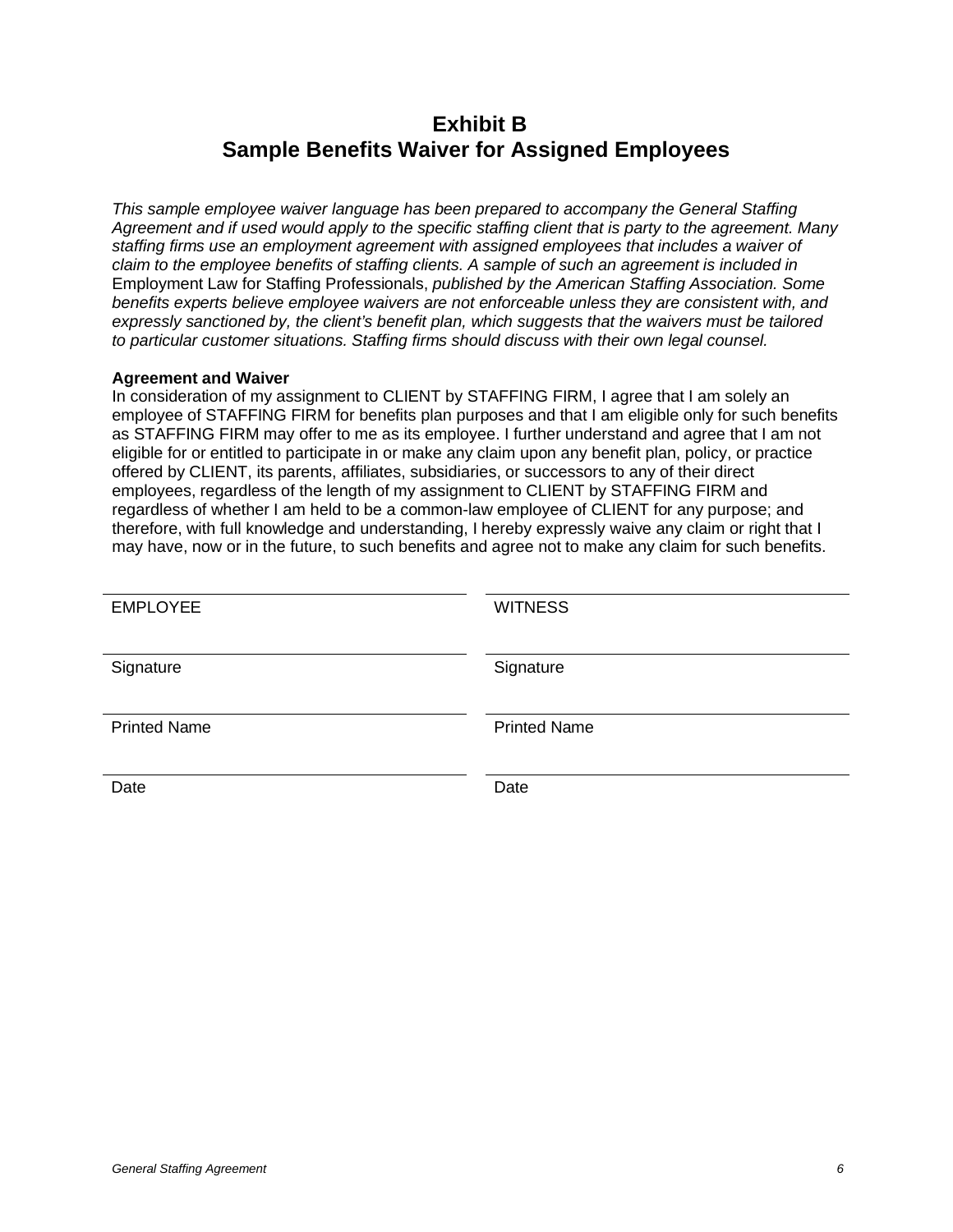# **Exhibit C Sample Confidentiality Agreement for Assigned Employees**

*This sample has been prepared to accompany the General Staffing Agreement and if used would apply to the specific staffing client that is party to the agreement. Many staffing firms use an employment agreement with assigned employees that includes a provision to protect the confidentiality of staffing client information. A sample of such an agreement is included in*  Employment Law for Staffing Professionals, *published by the American Staffing Association.*

## **Assigned Employee Confidentiality Agreement**

As a condition of my assignment by STAFFING FIRM to CLIENT, I hereby agree as follows:

I will not use, disclose, or in any way reveal or disseminate to unauthorized parties any information I gain through contact with materials or documents that are made available through my assignment at CLIENT or which I learn about during such assignment.

I will not disclose or in any way reveal or disseminate any information pertaining to CLIENT or its operating methods and procedures that come to my attention as a result of this assignment.

Under no circumstances will I remove physical or electronic documents or copies of documents from the premises of CLIENT.

I understand that I will be responsible for any direct or consequential damages resulting from any violation of this Agreement.

The obligations of this Agreement will survive my employment by STAFFING FIRM.

EMPLOYEE WITNESS

Signature Signature Signature Signature

Printed Name **Printed Name** 

Date **Date Date Date Date Date**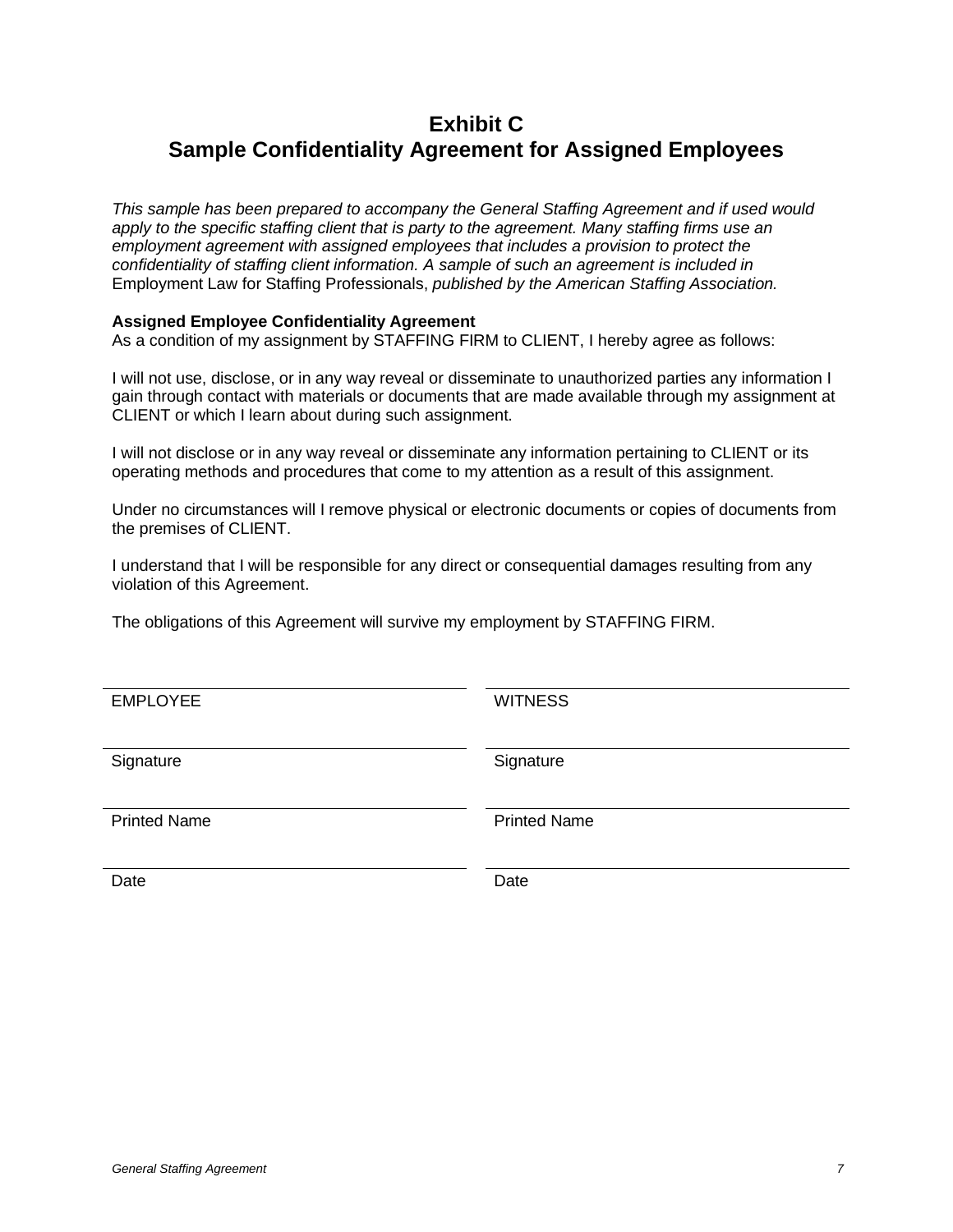## **Optional Provisions**

#### **Reports**

At no additional cost to CLIENT, STAFFING FIRM will generate and deliver to CLIENT the following reports, at the indicated intervals: \_\_\_\_\_\_\_\_\_\_\_\_\_\_\_\_\_\_\_\_\_\_\_\_\_\_\_\_\_\_\_\_

#### **Background Checks**

At \_\_\_\_\_\_\_\_\_\_\_\_\_\_'s expense, STAFFING FIRM will perform the following types of background/qualification checks for all employees which it selects for assignment to CLIENT and will not assign unqualified personnel to CLIENT:

\_\_\_\_\_\_\_\_\_\_\_\_\_\_\_\_\_\_\_\_\_\_\_\_\_\_\_\_\_\_\_\_\_\_\_\_\_\_\_\_\_\_\_\_\_\_\_\_\_\_\_\_\_\_\_\_\_\_\_\_\_\_\_\_\_\_\_\_\_\_\_\_\_\_\_\_

#### **On-Site Coordinator**

STAFFING FIRM will be represented at CLIENT's premises by an On-Site Coordinator. CLIENT will have the continuing right to reasonably disapprove of the person designated for this role by STAFFING FIRM and to require a suitable replacement. STAFFING FIRM will also arrange for substitutes to cover the On-Site Coordinator's material absences during CLIENT's business or other operational hours. CLIENT will provide the On-Site Coordinator with the necessary office space, furnishings, and other resources as the parties may agree on from time to time. The On-Site Coordinator's duties will be as follows:

\_\_\_\_\_\_\_\_\_\_\_\_\_\_\_\_\_\_\_\_\_\_\_\_\_\_\_\_\_\_\_\_\_\_\_\_\_\_\_\_\_\_\_\_\_\_\_\_\_\_\_\_\_\_\_\_\_\_\_\_\_\_\_\_\_\_\_\_\_\_\_\_\_\_\_\_ \_\_\_\_\_\_\_\_\_\_\_\_\_\_\_\_\_\_\_\_\_\_\_\_\_\_\_\_\_\_\_\_\_\_\_\_\_\_\_\_\_\_\_\_\_\_\_\_\_\_\_\_\_\_\_\_\_\_\_\_\_\_\_\_\_\_\_\_\_\_\_\_\_\_\_\_ \_\_\_\_\_\_\_\_\_\_\_\_\_\_\_\_\_\_\_\_\_\_\_\_\_\_\_\_\_\_\_\_\_\_\_\_\_\_\_\_\_\_\_\_\_\_\_\_\_\_\_\_\_\_\_\_\_\_\_\_\_\_\_\_\_\_\_\_\_\_\_\_\_\_\_\_.

#### **Guarantee**

STAFFING FIRM guarantees that the Assigned Employees that STAFFING FIRM recruits and assigns to CLIENT will have the qualifications CLIENT requests. If CLIENT finds any Assigned Employee's qualifications or general work-related behavior lacking and lets STAFFING FIRM know within  $[time for notice]$ , STAFFING FIRM will not charge for the first  $[refund]$ *period*]\_\_\_\_\_ of the assignment and will make reasonable efforts to replace the Assigned Employee immediately.

#### **Insurance**

STAFFING FIRM will cover STAFFING FIRM's staffing operations for CLIENT with at least the following types and limits of insurance or other coverage:

- a. Workers' compensation benefits or coverage on the Assigned Employees, in amounts no less than required by law
- b. Employer's liability insurance with limits of \$
- c. Commercial general liability insurance, including personal injury, contractual liability, and property damage, with limits of \$

d. Commercial blanket bond insurance with limits of \$

*[Plus, as necessary, per negotiation—*]

- e. Umbrella liability insurance with limits of \$\_\_\_\_\_\_\_\_\_\_\_\_
- f. Commercial automobile liability insurance with limits of \$\_\_\_\_\_\_\_\_\_\_\_\_\_\_\_\_\_ on vehicles owned, leased, or rented by STAFFING FIRM

[*As necessary, per negotiation—*] On CLIENT's request, STAFFING FIRM will give CLIENT certificates of this insurance coverage or, with the insurer's concurrence, make CLIENT an additional insured for STAFFING FIRM's services.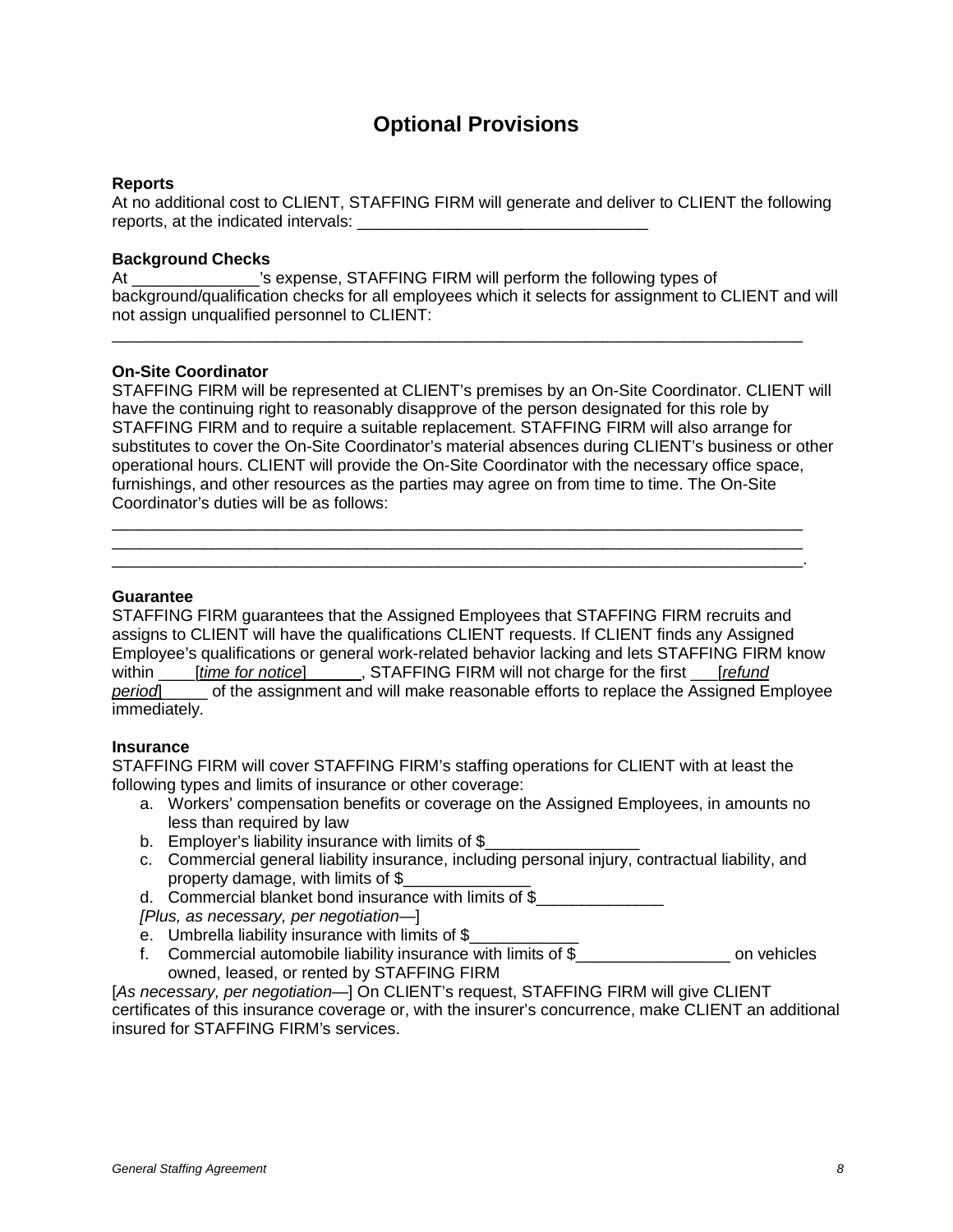#### **CLIENT-Recruited Employees**

Assigned Employees are also CLIENT-Recruited Employees when, by prior arrangement with STAFFING FIRM, CLIENT recruits or otherwise identifies personnel whose services it needs and refers them to STAFFING FIRM, there to be employed and assigned back to CLIENT. The terms of this Agreement will be modified with respect to CLIENT-Recruited Employees in the following ways:

\_\_\_\_\_\_\_\_\_\_\_\_\_\_\_\_\_\_\_\_\_\_\_\_\_\_\_\_\_\_\_\_\_\_\_\_\_\_\_\_\_\_\_\_\_\_\_\_\_\_\_\_\_\_\_\_\_\_\_\_\_\_\_\_\_\_\_\_\_\_\_\_\_\_\_\_ \_\_\_\_\_\_\_\_\_\_\_\_\_\_\_\_\_\_\_\_\_\_\_\_\_\_\_\_\_\_\_\_\_\_\_\_\_\_\_\_\_\_\_\_\_\_\_\_\_\_\_\_\_\_\_\_\_\_\_\_\_\_\_\_\_\_\_\_\_\_\_\_\_\_\_\_ \_\_\_\_\_\_\_\_\_\_\_\_\_\_\_\_\_\_\_\_\_\_\_\_\_\_\_\_\_\_\_\_\_\_\_\_\_\_\_\_\_\_\_\_\_\_\_\_\_\_\_\_\_\_\_\_\_\_\_\_\_\_\_\_\_\_\_\_\_\_\_\_\_\_\_\_ \_\_\_\_\_\_\_\_\_\_\_\_\_\_\_\_\_\_\_\_\_\_\_\_\_\_\_\_\_\_\_\_\_\_\_\_\_\_\_\_\_\_\_\_\_\_\_\_\_\_\_\_\_\_\_\_\_\_\_\_\_\_\_\_\_\_\_\_\_\_\_\_\_\_\_\_.

#### **Conversion Workout Period; Credit for Past Service**

[*May be added to the end of paragraph 5.*] However, under option (a), the length of the required assignment continuation will be reduced by the Assigned Employee's prenotice work hours within the previous year for which CLIENT has paid or for which CLIENT has not yet been billed.

#### **Minimum Hours Per Day**

If CLIENT limits an Assigned Employee's work day to fewer than hours, STAFFING FIRM mav deem that day to include \_\_\_\_\_\_ hours of time worked and may bill CLIENT \_\_\_\_ hours if STAFFING FIRM pays the Assigned Employee for the \_\_\_\_\_ hours.

#### **Late Payment Penalty**

CLIENT agrees to pay net upon receipt of invoice and to pay interest on any unpaid balances after days from the date of receipt at the compounded rate of \_\_\_ % per day (Annual Percentage Rate of  $\%$ ) or the maximum legal rate, whichever is higher, calculated from the date of receipt.

#### **No Staff Hire-Aways; Fee**

CLIENT and STAFFING FIRM agree not to directly or indirectly employ or engage as an independent contractor any staff employee of the other party during the term of this Agreement and for a period of \_\_\_\_\_\_\_\_\_\_\_\_\_\_ thereafter without the prior written consent of the other party. Any party violating this paragraph will pay to the other party a fee in the amount of \_\_\_% of the employee's annualized compensation with the new employer.

#### **Financial Audit**

Upon reasonable written notice, either party may, at its own expense, inspect the other party's financial records relating to this Agreement, and the audited party shall cooperate with such audit. Auditors who are not employees of the auditing party may be engaged for this purpose only with the consent of the audited party.

#### **Nature of Relationship**

The services that STAFFING FIRM will render to CLIENT under this Agreement will be as an independent contractor. Nothing contained in this Agreement will be construed to create the relationship of principal and agent, or employer and employee, between STAFFING FIRM and CLIENT.

#### **Headings**

The headings of the paragraphs of this Agreement are inserted solely for the convenience of reference. They will in no way define, limit, extend, or aid in the construction of the scope, extent, or intent of this Agreement.

#### **Arbitration**

Any controversy or dispute between the parties arising out of this Agreement will be resolved by arbitration under the Federal Arbitration Act and before the American Arbitration Association (AAA) at the AAA location closest to STAFFING FIRM's office. The costs of arbitration will be shared